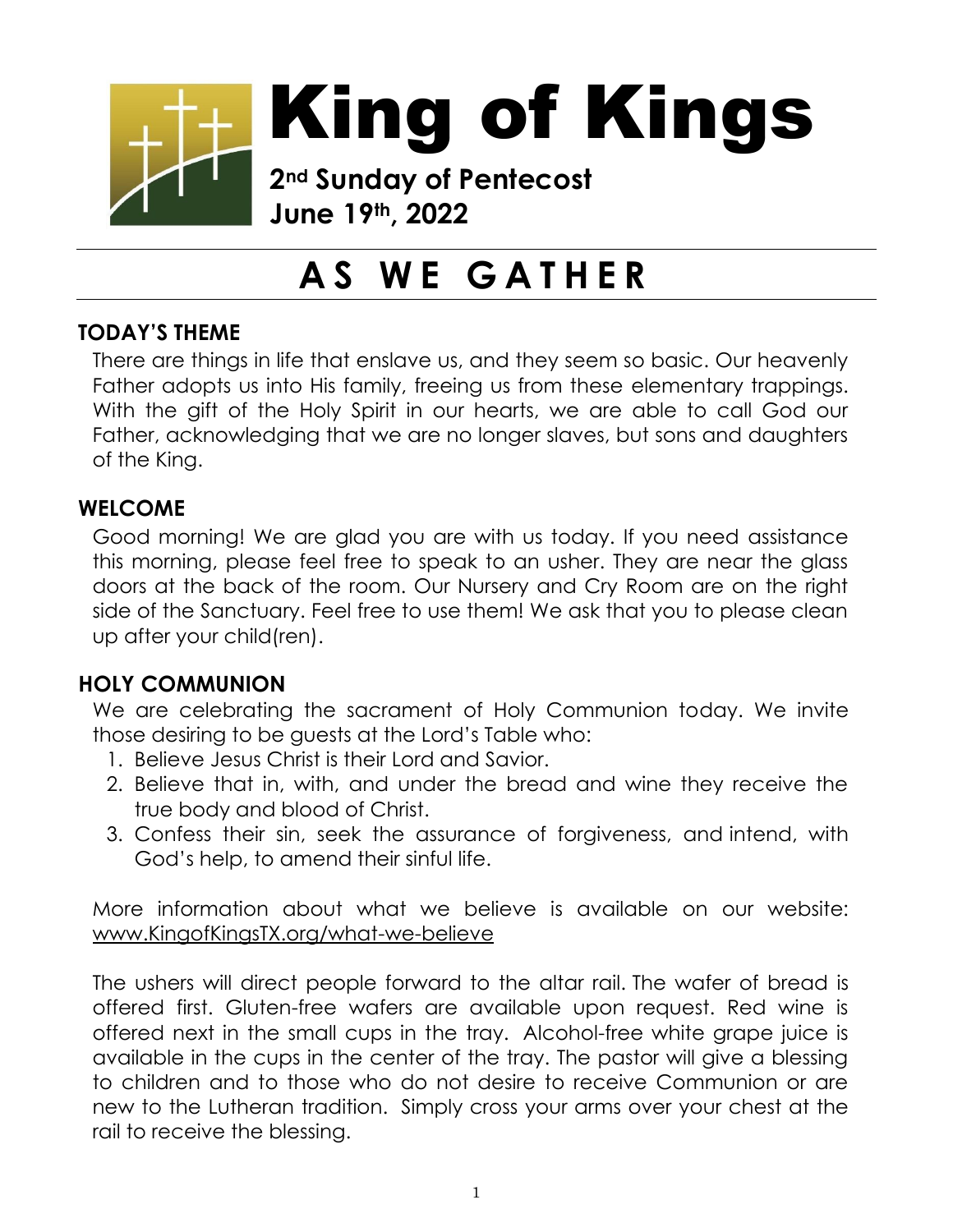## **PRE-SERVICE VIDEO**

## **WELCOME**

## **VBS R E V I E W & W O R S H I P**

## **VBS SONG: Monumental Love**

God's love never fails And it lasts forever Our God is great Our God is great

My God is with me Yes he's with me wherever Our God is great Our God is great

### **CHORUS**

**He's an awesome God Bigger than my wildest dreams Monumental love Eternal hope for you and me 'Cause he's an awesome God Our God's an awesome God**

God is in charge And he watches over me Our God is great Our God is great

My God is strong And will never let go of me Our God is great Our God is great

#### **CHORUS**

Our God is great (Our God is awesome) Celebrate (Celebrate) Our God is great (Our God is awesome) Celebrate (Celebrate)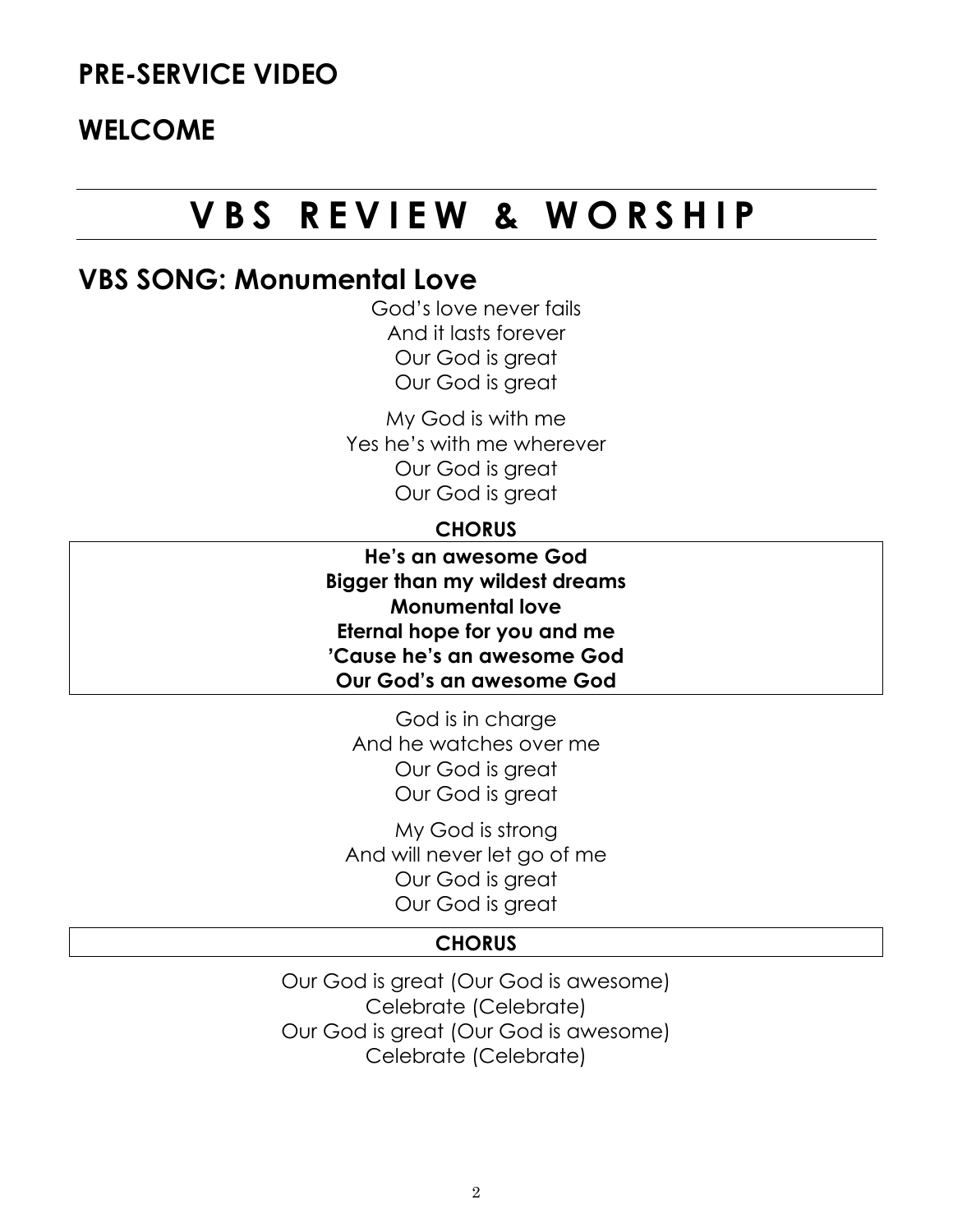#### **FINAL CHORUS He's an awesome God**

**Bigger than my wildest dreams Monumental love Eternal hope for you and me**

**He's an awesome God Bigger than my wildest dreams Monumental love Eternal hope for you and me**

**'Cause he's an awesome God Our God's an awesome God Our God's an awesome God**

CCLI Song # 7185086 | Charles Christopher Sligh | © 2021 Group Publishing, Inc. | For use solely with the SongSelect® [Terms of Use.](https://songselect.ccli.com/about/termsofuse) All rights reserved. [www.ccli.com](http://www.ccli.com/) | CCLI License # 748684

## **CHILDREN'S MESSAGE** *Sarah Valencia, DCE*

## **VBS SONG: Awesome God**

Our God is an awesome God He reigns from heaven above With wisdom pow'r and love Our God is an awesome God

### **REPEAT 7x**

## **O R D E R O F W O R S H I P**

### **EXHORTATION & CONFESSION OF SINS** *Isaiah 65:8–9*

*Pastor: In the name of the Father and of the Son and of the Holy Spirit.* **People: Amen.**

- *Pastor: We come before our Lord in confession, no longer as slaves, but as God's own children and as heirs of all He graciously gives.*
- **People: We confess we often remain captive and enslaved to our sin and have neglected the name You have given us as Your children.**
- *Pastor: Like those in Isaiah's day, we are a rebellious people who walk in a way that is neither good nor faithful, following our own devices and desires.*
- **People: We, on our own, have no right to be called Your heirs or to receive Your blessings.**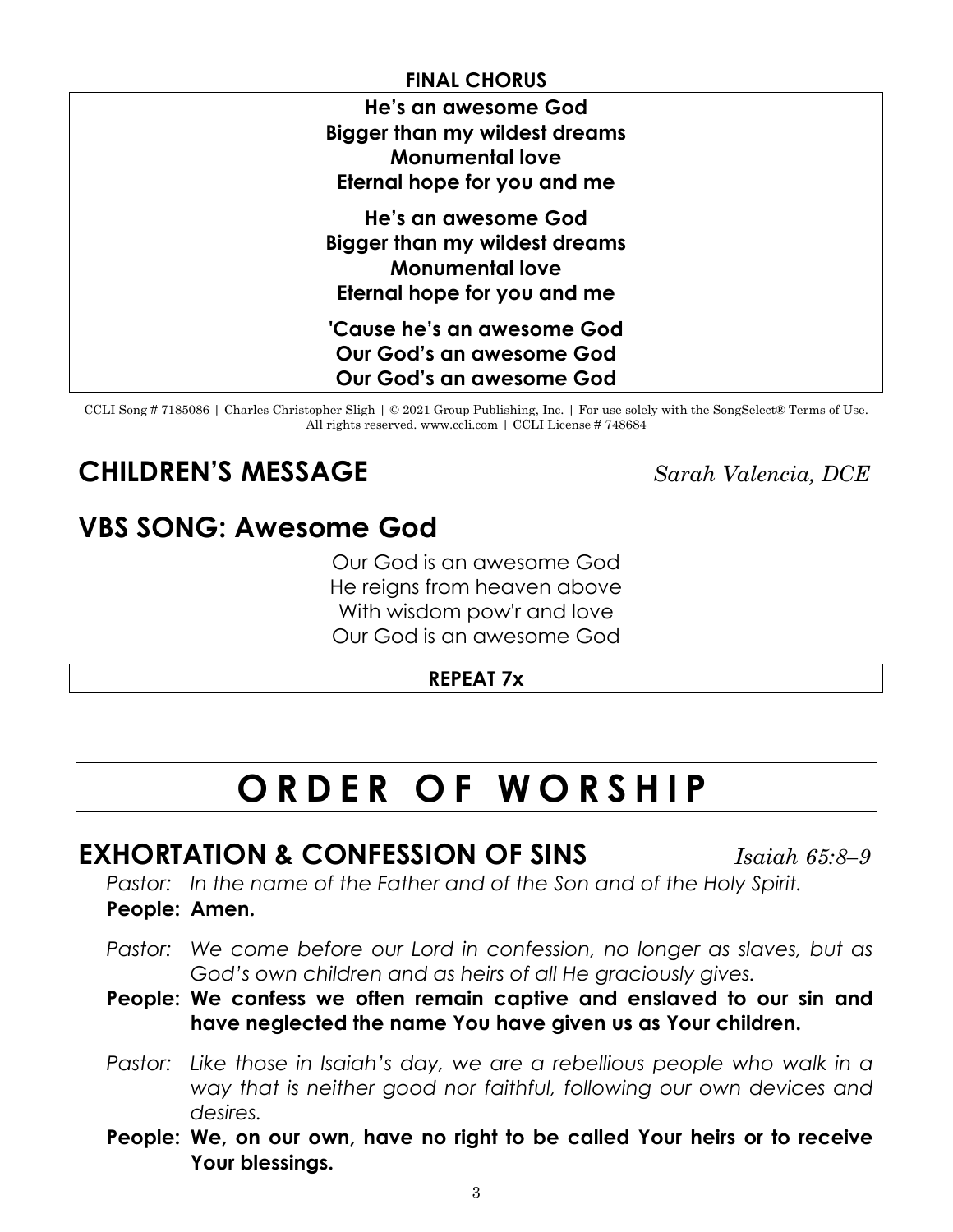- *Pastor: For the many times we forget Christ's power and victory and all we ever need or fear in this body and life,*
- **People: forgive us, renew us, and lead us, that we may delight in Your will and walk in Your ways to the glory of Your holy name. Amen.**

## **WORDS OF FORGIVENESS**

*Pastor: Through the mercy and sacrifice of our Lord Jesus, and despite our sinful nature and willfully breaking the Law He gave out of love, He calls us His children and His heirs to set us free and to live in the victory He won for us. Through Christ alone we have gained access to His grace by which we now stand. As a called and ordained servant of Christ and by His authority, I forgive you all your sins in the name of the Father and of the Son and of the Holy Spirit.*

**People: Amen.**

## **SALUTATION AND COLLECT OF THE DAY**

*Pastor: The Lord be with you.*

**People: And also with you.**

*Pastor: Let us pray. O God, You have prepared for those who love You such good things as surpass our understanding. Cast out all sins and evil desires from us, and pour into our hearts Your Holy Spirit to guide us into all blessedness; through Jesus Christ, Your Son, our Lord, who lives and reigns with You and the Holy Spirit, one God, now and forever.*

**People: Amen.**

## **FIRST READING**: **Galatians 3:23-4:7**

**<sup>23</sup>**Now before faith came, we were held captive under the law, imprisoned until the coming faith would be revealed. **24**So then, the law was our guardian until Christ came, in order that we might be justified by faith. **25**But now that faith has come, we are no longer under a guardian, **26**for in Christ Jesus you are all sons of God, through faith. **27**For as many of you as were baptized into Christ have put on Christ. **28**There is neither Jew nor Greek, there is neither slave nor free, there is neither male nor female, for you are all one in Christ Jesus. **29**And if you are Christ's, then you are Abraham's offspring, heirs according to promise.

**<sup>1</sup>**I mean that the heir, as long as he is a child, is no different from a slave, though he is the owner of everything, **2**but he is under guardians and managers until the date set by his father. **3**In the same way we also, when we were children, were enslaved to the elementary principles of the world. **4**But when the fullness of time had come, God sent forth his Son, born of woman, born under the law, **5**to redeem those who were under the law, so that we might receive adoption as sons. **6**And because you are sons, God has sent the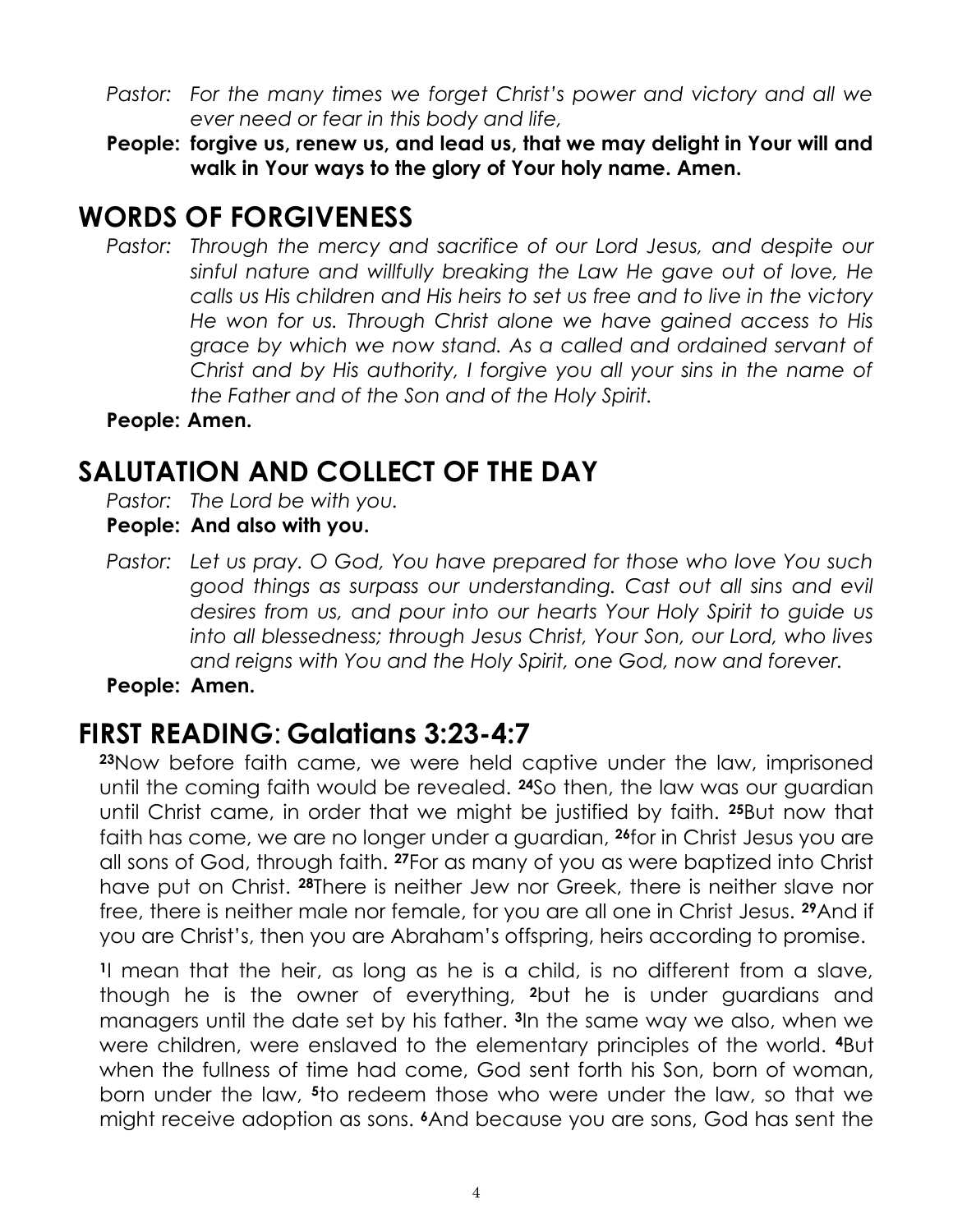Spirit of his Son into our hearts, crying, "Abba! Father!" **7**So you are no longer a slave, but a son, and if a son, then an heir through God.

*Reader: This is the Word of the Lord.* **People: Thanks be to God.**

## **GOSPEL READING**: **Luke 8:26–39**

*Pastor: The Holy Gospel according to St. Luke, the eighth chapter.* **People: Glory to You, O Lord.**

**<sup>26</sup>**Then they sailed to the country of the Gerasenes, which is opposite Galilee. **27**When Jesus had stepped out on land, there met him a man from the city who had demons. For a long time he had worn no clothes, and he had not lived in a house but among the tombs. **28**When he saw Jesus, he cried out and fell down before him and said with a loud voice, "What have you to do with me, Jesus, Son of the Most High God? I beg you, do not torment me." **29**For he had commanded the unclean spirit to come out of the man. (For many a time it had seized him. He was kept under guard and bound with chains and shackles, but he would break the bonds and be driven by the demon into the desert.)

**<sup>30</sup>**Jesus then asked him, "What is your name?"

And he said, "Legion," for many demons had entered him. **31**And they begged him not to command them to depart into the abyss.

**<sup>32</sup>**Now a large herd of pigs was feeding there on the hillside, and they begged him to let them enter these. So he gave them permission. **33**Then the demons came out of the man and entered the pigs, and the herd rushed down the steep bank into the lake and were drowned.

**<sup>34</sup>**When the herdsmen saw what had happened, they fled and told it in the city and in the country. **35**Then people went out to see what had happened, and they came to Jesus and found the man from whom the demons had gone, sitting at the feet of Jesus, clothed and in his right mind, and they were afraid. **36**And those who had seen it told them how the demon-possessed man had been healed. **37**Then all the people of the surrounding country of the Gerasenes asked him to depart from them, for they were seized with great fear. So he got into the boat and returned.

**<sup>38</sup>**The man from whom the demons had gone begged that he might be with him, but Jesus sent him away, saying, **39**"Return to your home, and declare how much God has done for you." And he went away, proclaiming throughout the whole city how much Jesus had done for him.

*Pastor: This is the Gospel of the Lord.* **People: Praise to You, O Christ.**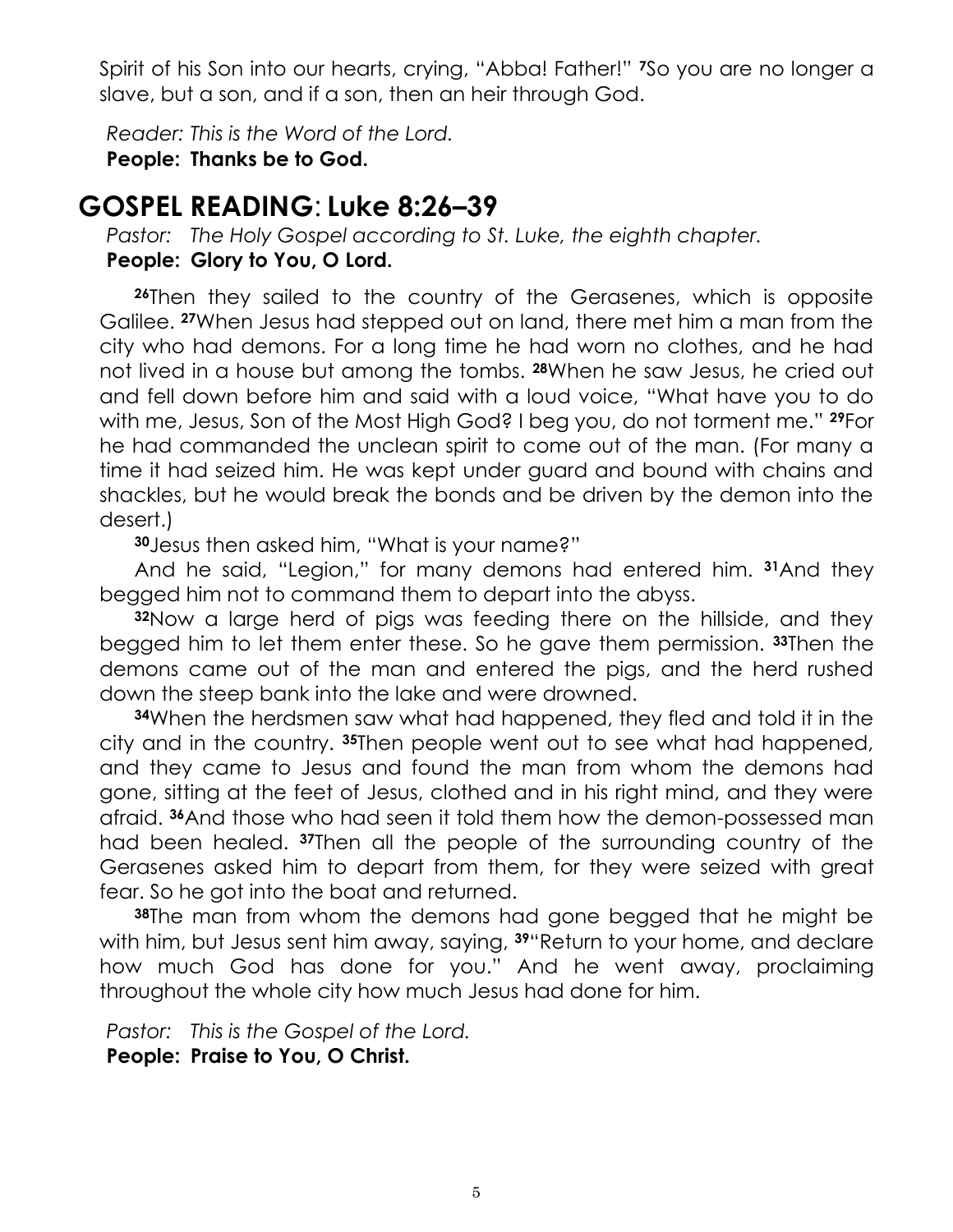## **AFFIRMATION OF FAITH** *Apostles' Creed*

**All: I believe in God, the Father Almighty, maker of heaven and earth.**

**And in Jesus Christ, His only Son, our Lord, who was conceived by the Holy Spirit, born of the virgin Mary, suffered under Pontius Pilate, was crucified, died and was buried. He descended into hell. The third day He rose again from the dead. He ascended into heaven and sits at the right hand of God the Father Almighty. From there He will come to judge the living and the dead.** 

**I believe in the Holy Spirit, the holy Christian Church, the communion of saints, the forgiveness of sins, the resurrection of the body, and the life everlasting. Amen.**

## **SONG: My Jesus**

Are you past the point of weary Is your burden weighing heavy Is it all too much to carry Let me tell you 'bout my Jesus

Do you feel that empty feeling 'Cause shame's done all its stealing And you're desperate for some healing Let me tell you 'bout my Jesus

### **CHORUS**

**He makes a way where there ain't no way Rises up from an empty grave Ain't no sinner that He can't save Let me tell you 'bout my Jesus**

**His love is strong and His grace is free And the good news is I know that He Can do for you what He's done for me Let me tell you 'bout my Jesus And let my Jesus change your life**

**Hallelujah Hallelujah Hallelujah Amen Amen**

Who can wipe away the tears From broken dreams and wasted years And tell the past to disappear Oh and let me tell you 'bout my Jesus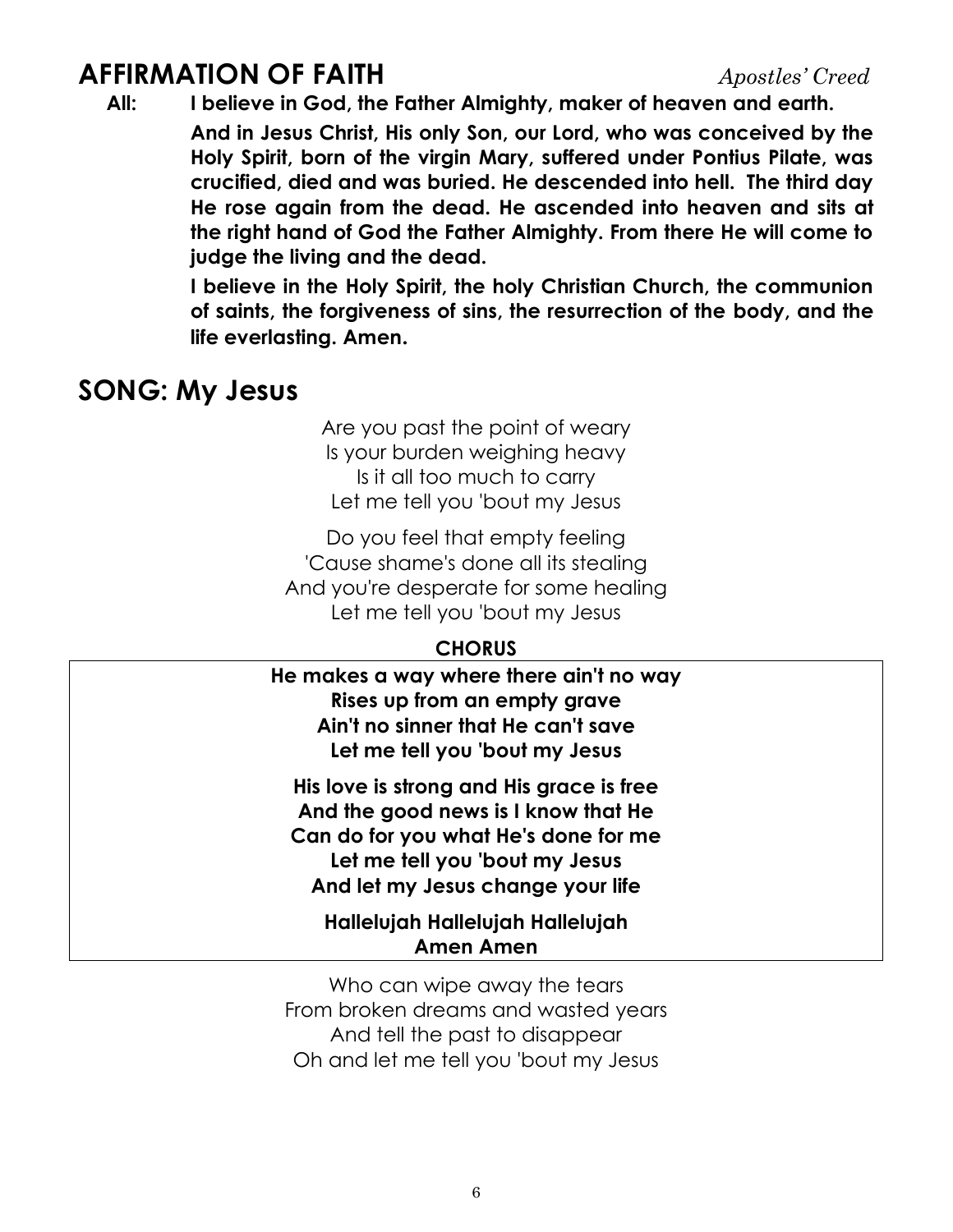And all the wrong turns that you would Go and undo if you could Who can work it all for your good Let me tell you about my Jesus

### **CHORUS**

Who would take my cross to Calvary Pay the price for all my guilty Who would care that much about me Let me tell you 'bout my Jesus oh

### **CHORUS**

Hallelujah Hallelujah Hallelujah Amen Amen Hallelujah Hallelujah Hallelujah Let my Jesus change your life

CCLI Song # 7174531 Anne Wilson | Jeff Pardo | Matthew West © 2021 BrentHood Music. Capitol CMG Paragon. Jacobs Story Music. Meaux Mercy. Remaining portion is unaffiliated. For use solely with the SongSelect® [Terms of Use.](https://songselect.ccli.com/about/termsofuse) All rights reserved. [www.ccli.com](http://www.ccli.com/) CCLI License # 748684

## **THE MESSAGE: The Adopting Father** *Galatians 4:3-6*

## **THE PRAYERS OF THE CHURCH**

*(After each prayer) Pastor: …Lord, in Your mercy:*

**People: Hear our prayer.**

*(Last prayer)*

Pastor: Into Your hands we commend all for whom we pray, trusting in Your *mercy through Your Son, Jesus Christ, our Lord.*

**People: Amen.**

## **ANNOUCEMENTS**

## **H O L Y C O M M U N I O N**

### **PREFACE** *LSB 160*

*Pastor: The Lord be with you.*

- **People: And also with you.**
- *Pastor: Lift up your hearts.*

**People: We lift them to the Lord.**

*Pastor: Let us give thanks to the Lord our God.*

**People: It is right to give Him thanks and praise.**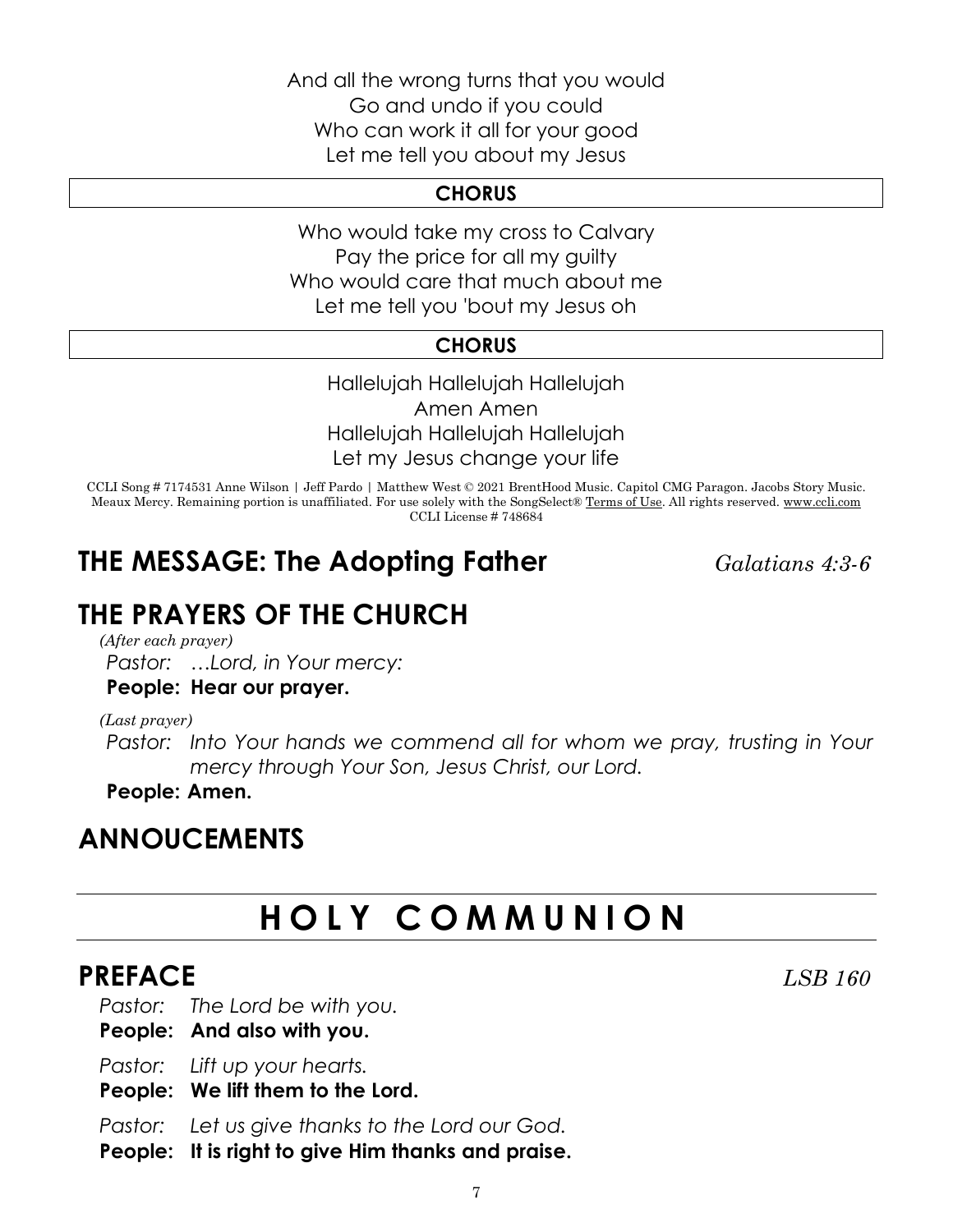*Pastor:* It is truly good, right, and salutary that we should at all times and in all *places give thanks to You, holy Lord, almighty Father, everlasting God, through Jesus Christ, our Lord, who, having created all things, took on human flesh and was born of the virgin Mary. For our sake He died on the cross and rose from the dead to put an end to death, thus fulfilling Your will and gaining for You a holy people. To You alone, O Father, be all glory, honor, and worship, with the Son and the Holy Spirit, one God, now and forever.*

**People: Amen.**

## **THE WORDS OF OUR LORD**

## **PAX DOMINI**

*Pastor: The peace of the Lord be with you always.* **People: And also with you. Amen.**

## **THE LORD'S PRAYER**

*Pastor: Lord, remember us in Your kingdom and teach us to pray:*

**People: Our Father who art in heaven, hallowed be Thy name, Thy kingdom come, Thy will be done on earth as it is in heaven; give us this day our daily bread; and forgive us our trespasses as we forgive those who trespass against us; and lead us not into temptation, but deliver us from evil. For Thine is the kingdom and the power and the glory forever and ever. Amen.**

## **THE DISTRIBUTION OF HOLY COMMUNION**

## **SONG: The Altar**

.

There's a place, a place I've found Not made of earth, not made of stone This place is sacred, this place is secret Here in the presence of a Holy God Here in the presence of a Holy God

### **CHORUS**

**Come to this place Come seek His face Find the hands of forgiveness Look into the eyes of grace Run to redemption With tears of joy and pain Let fire fall and purify our hearts**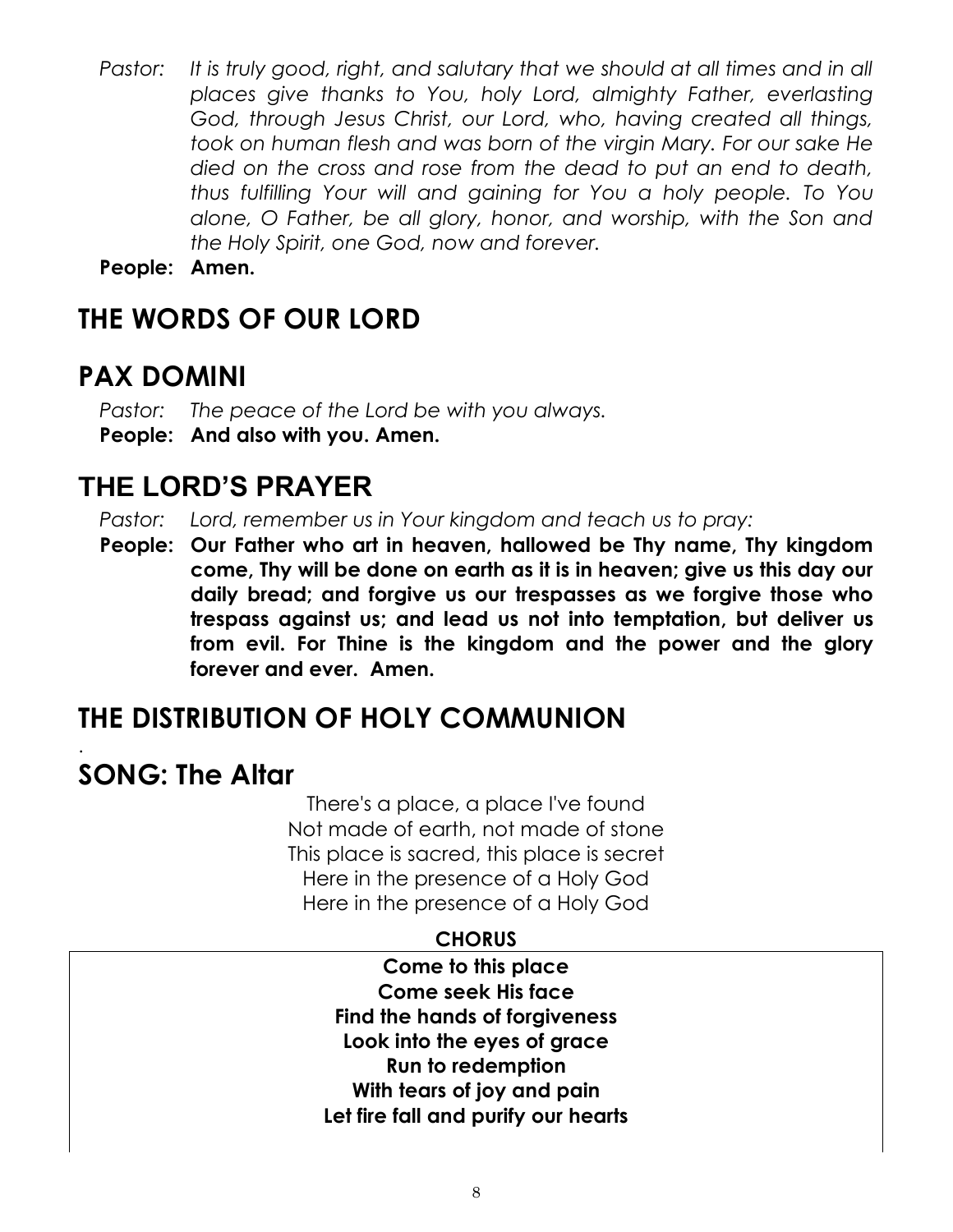### **Come to the altar Come to His arms**

There's a place, a place of healing There is no shame within your scars This place is sacred, this place is secret Here in the presence of a Holy God Here in the presence of a Holy God

### **CHORUS**

Be still and know that He is God Be still and know that He is God

### **CHORUS**

Come to the altar

Come to His arms

*Source: [Musixmatch](https://www.musixmatch.com/) Songwriters: Jonathan Lee / Tricia Brock / Nicolas A. Baumhardt The Altar lyrics © Universal Music - Brentwood Benson Tunes, Jlee Publishing, Nick Baumhardt Music Publishing*

## **SONG: Lamb of God**

Your only Son no sin to hide But You have sent Him from Your side To walk upon this guilty sod And to become the Lamb of God

### **CHORUS**

**O Lamb of God, sweet Lamb of God I love the holy Lamb of God O wash me in His precious blood My Jesus Christ, the Lamb of God**

Your gift of love they crucified They laughed and scorned Him as He died The humble King they named a fraud And sacrificed the Lamb of God

### **CHORUS**

I was so lost I should have died But You have brought me to Your side To be led by Your staff and rod And to be called a lamb of God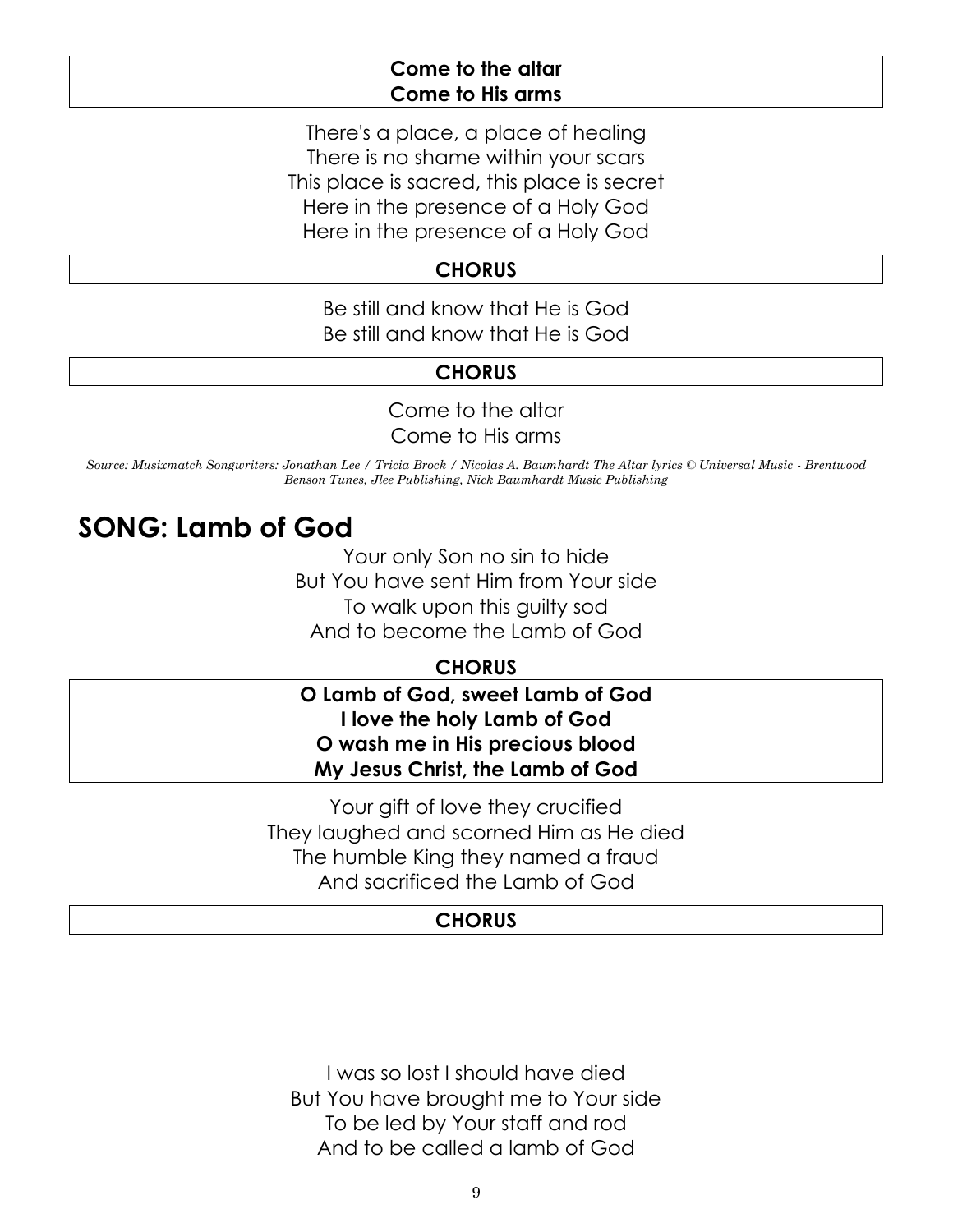### **CHORUS**

*Words Music by Twila Paris © 1985 StraightWay Music/Mountain Spring Music. Used By Permission. CCLI #748684.*

## **POST-COMMUNION BLESSING**

*Pastor: Let us pray. We give thanks to You, almighty God, that You have refreshed us through this salutary gift, and we implore You that of Your mercy You would strengthen us through the same in faith toward You and in fervent love toward one another; through Jesus Christ, Your Son, our Lord, who lives and reigns with You and the Holy Spirit, one God, now and forever.*

**People: Amen.**

## **BENEDICTION** *LSB 166*

*Pastor: The Lord bless you and keep you. The Lord make His face shine on you and be gracious to you. The Lord look upon you with favor and give you peace.*

**People: Amen.**

## **SONG: Lord Reign in Me**

Over all the earth You reign on high Ev'ry mountain stream, ev'ry sunset sky But my one request, Lord, my only aim Is that You'd reign in me again

### **CHORUS**

**Lord, reign in me, reign in Your power Over all my dreams, in my darkest hour You are the Lord of all I am So won't You reign in me again?**

Over every thought, over every word May my life reflect the beauty of my Lord 'Cause You mean more to me than any earthly thing So won't You reign in me again?

### **CHORUS**

*Words and Music by Brenton Brown © 1998 Mercy/Vineyard Publishing. Used by permission CCLI# 748684*

## **SENDING**

*Pastor: Go in peace. Serve the Lord.* **People: Thanks be to God.**